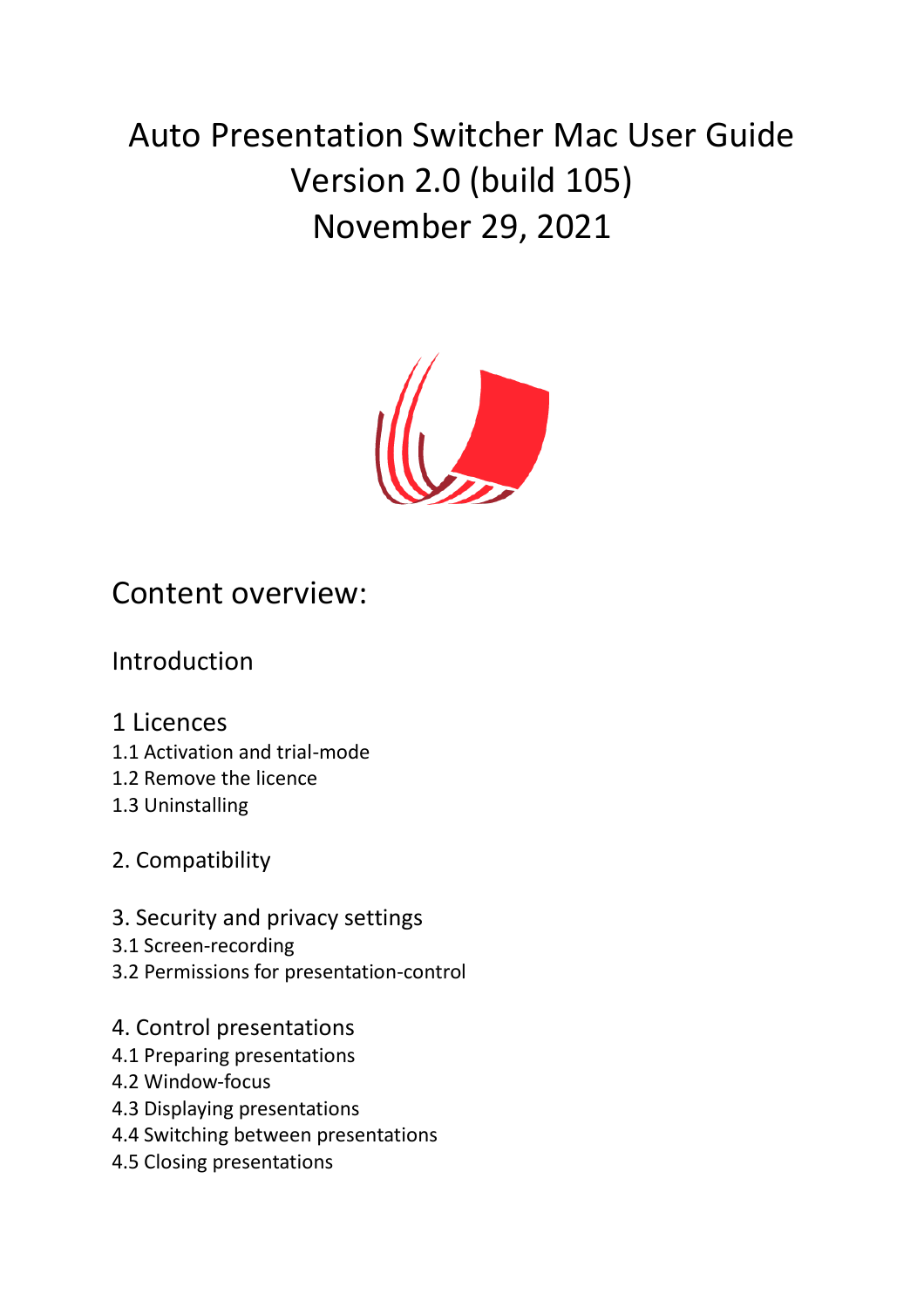5 Display images

- 5.1 Main presenter screen
- 5.2 Still-images menu
- 5.3 Keyboard-shortcuts for still-images
- 6 Preferences
- 6.1 General options
- 6.2 Options for still images
- 6.3 Options for Powerpoint
- 6.4 Options for PDF
- 7 Working with PDF
- 7.1 Set the default pdf-program for Mac
- 7.2 Preparations when using Google Chrome
- 8 External control
- 8.1 Keyboard-extenders
- 8.2 Network-commands and Companion software
- 8.3 Manual TCP/IP control

9 More info

# Introduction

Auto Presentation Switcher (APS) is a software presentation switcher that allows you to switch, display and close presentations and still-images using network-commands and keyboard-shortcuts.

Presentation-control works with Keynote, PowerPoint and PDF-files.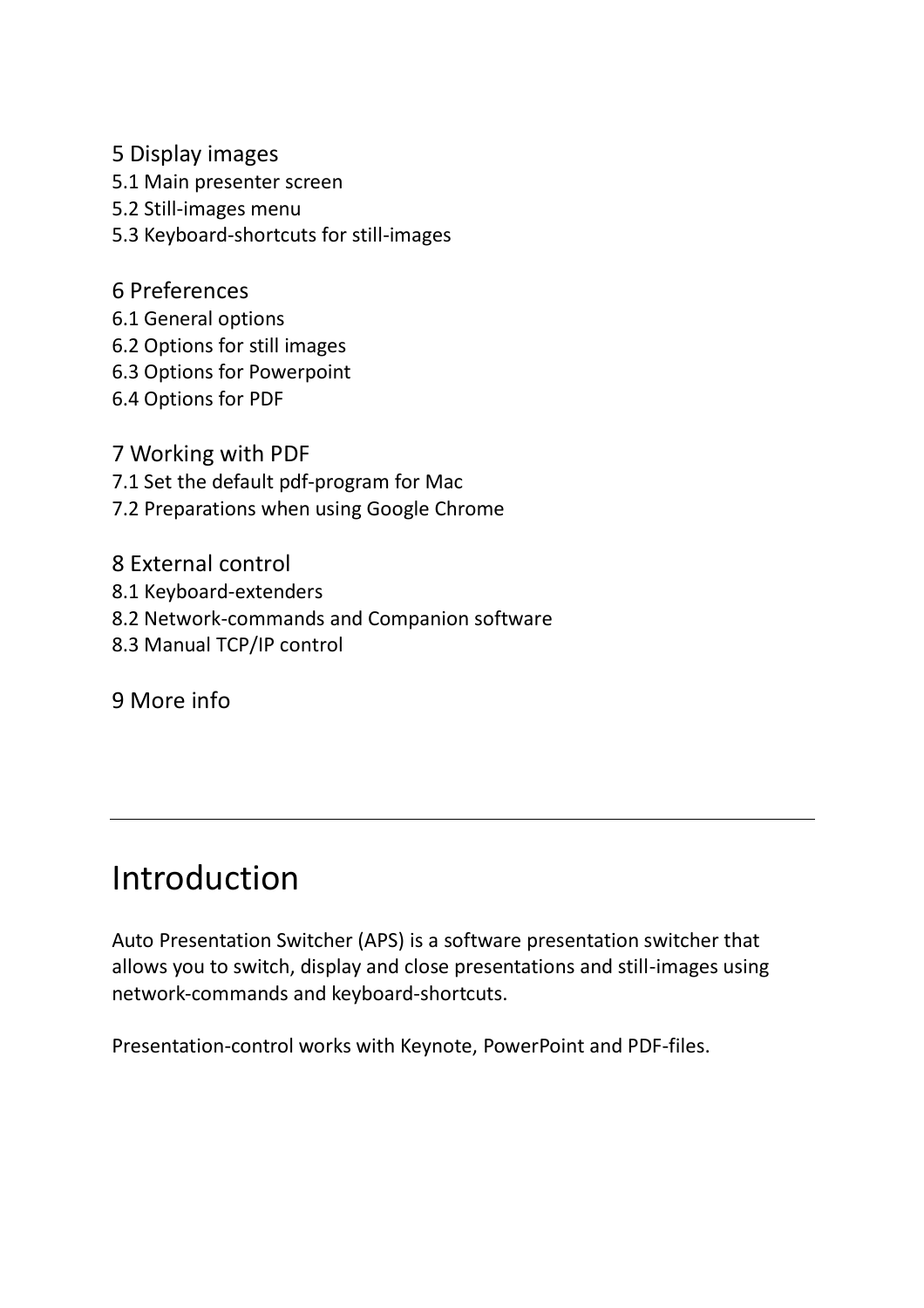# 1. Licences

| <b>Warning!</b>                                                                                                                                        |
|--------------------------------------------------------------------------------------------------------------------------------------------------------|
| This is a trial version of APS which will<br>close after 10 minutes.<br>Please use activation key in order to use<br>the program without restrictions. |
| <b>Buy</b>                                                                                                                                             |
| Activate                                                                                                                                               |
| Trv                                                                                                                                                    |
|                                                                                                                                                        |

#### 1.1 Trial-mode and activation

When the app starts for the first time it will enter trial-mode. In this mode the app will work normally for 10 minutes and then close. To use the app without restrictions, licenses must be installed. Licenses can be bought from our website .

To install the license, copy the licence-key to the activation-menu and push "activate". Activation requires internet-connection.

This menu can be accessed when starting the program in trial mode. On the first popup-menu, push "activate", then follow steps above.

#### 1.2 Remove the license

The licence can be used at 1 Mac at the same time. It is possible to remove the license to use it on another Mac. To do so, open the "activation" menu from the top taskbar and push "release". Now you can use the same licensekeycode on another Mac. Note that this operation requires internetconnection.

If you accidentally uninstall the app before releasing the license, then you need to re-install the program to release the licence. Uninstalling the program doesn't remove the program-license from the Mac.

#### 1.3 Uninstalling

To uninstall simply drag the app-icon to the trashcan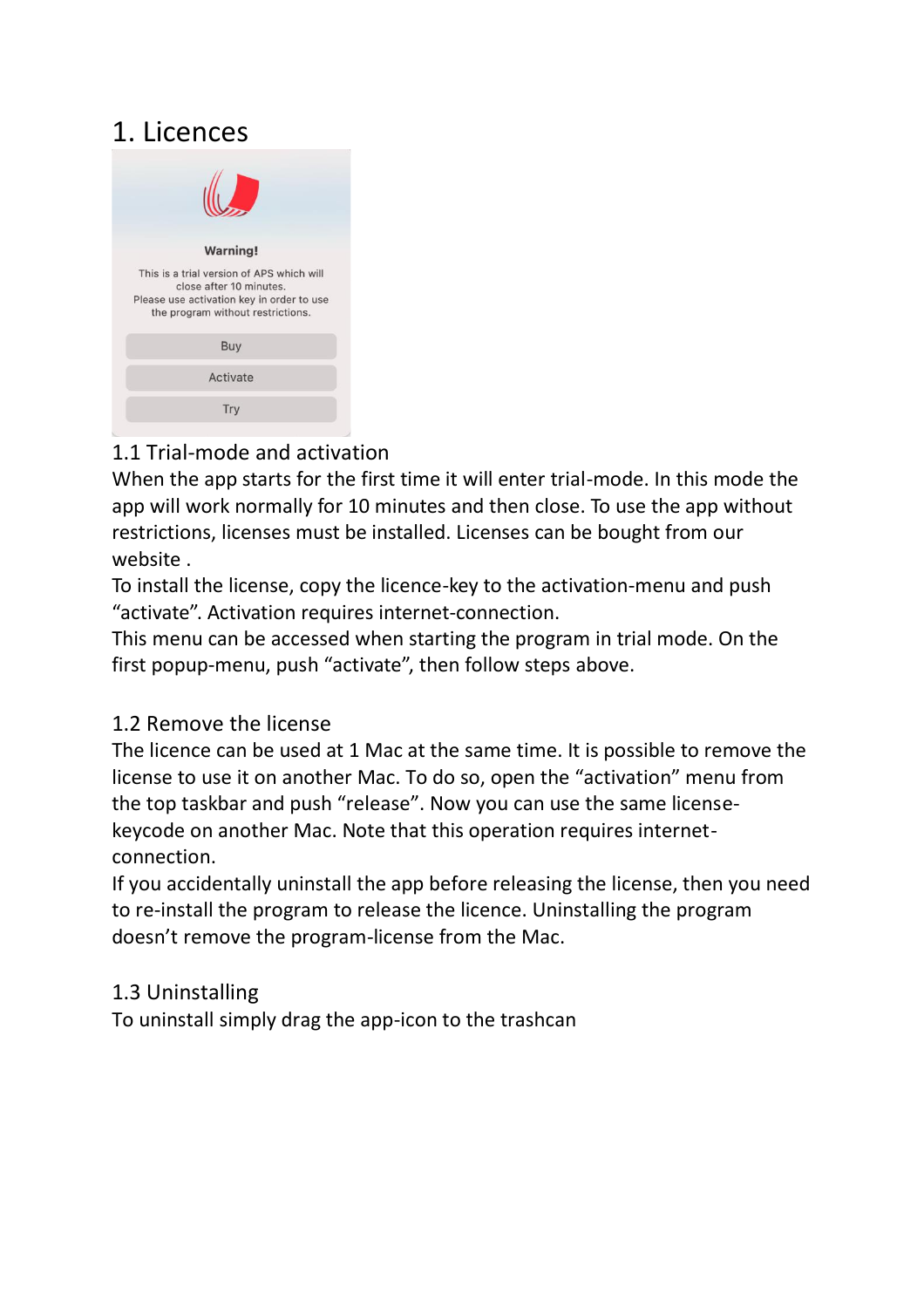# 2. Compatibility



 $OS:$ Mojave, Catalina, Big Sur or Monterey

#### CPU architecture

APS works natively on both Apple silicon and Intel CPU-architecture. It should be compatible with all modern macs.

# Programs and file-extensions

**Keynote** .key

P**D** Powerpoint .pptx, .pps, .ppttm and .ppsm. We recommend using .pptx if possible.

Google Chrome and Adobe Acrobat DC .pdf files can open in either on these programs.

Still-images Jpeg or PNG files

#### Presentation-software version compatibility

In general we recommend updating to the latest versions of these programs listed above. APS Mac may work with older versions of presentation-software, but performance can't be guaranteed

### 3. Security and privacy settings

Most of the operations in APS requires user-permissions. This means that the you must allow APS to control the mac in different ways.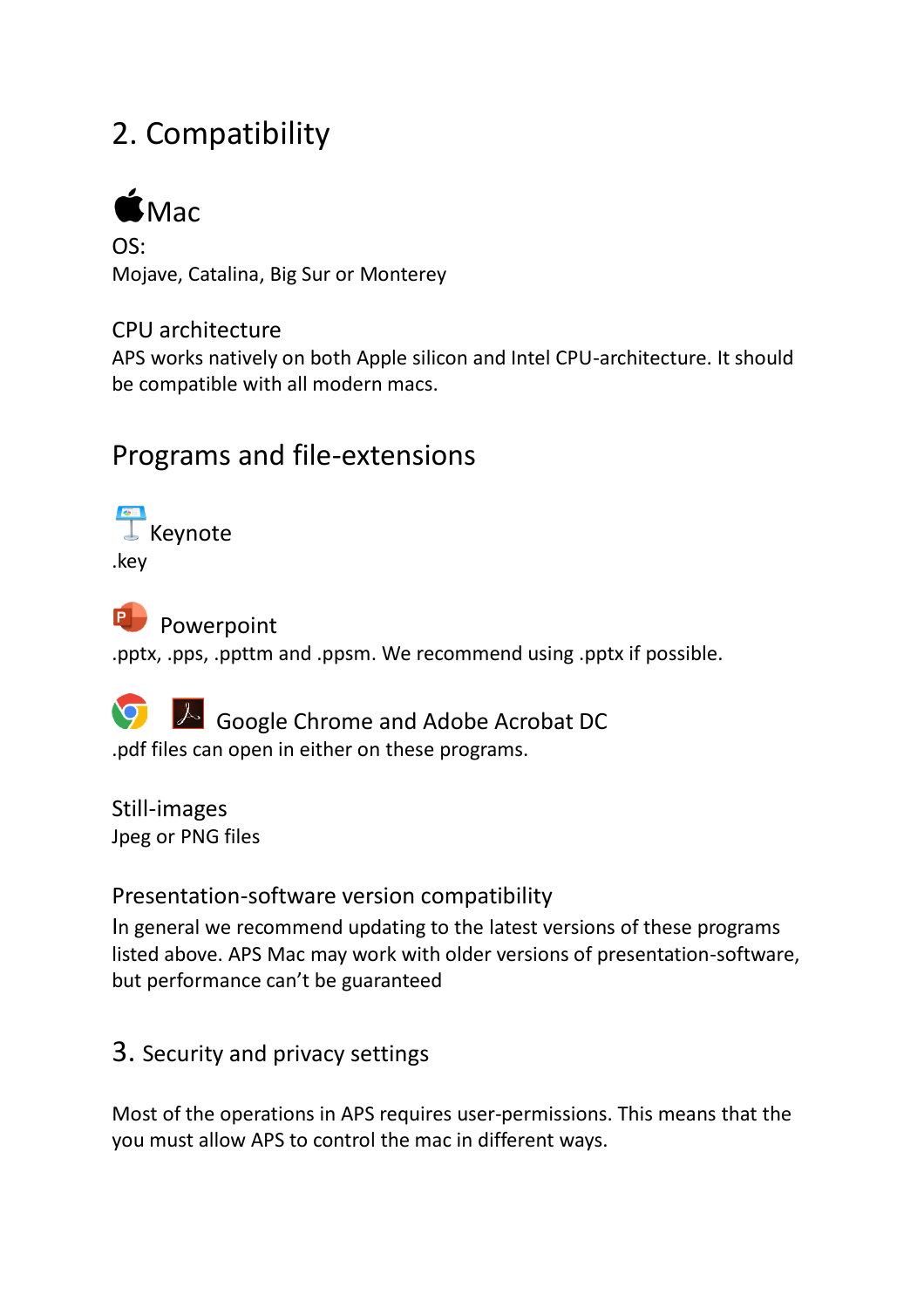#### 3.1 Screen-recording

When you open the program for the first time, this popup-window will appear:



#### Push the button to open System Preferences.



Here you will need to do the following:

-Click the lock to make changes. Enter password

- Push the + sign and add Auto Presentation Switcher from the filemenu

- If this is successful then you will be asked to re-open the program. This will be done automatically after you accept.

Screen-recording is necessary for capturing images, seamless switching and the freeze-command.

! *You also need to set this permission again when upgrading from earlier versions. Then you might see that APS is already on the list of apps with screenrecording permissions, but this is from a previous version. What you should do then, is to delete this from the list, then select APS again.*

#### 3.2 Permissions for presentation-control



The first time you use a shortcut trying to automate a new program for presentation-control, your Mac will display popup-windows asking for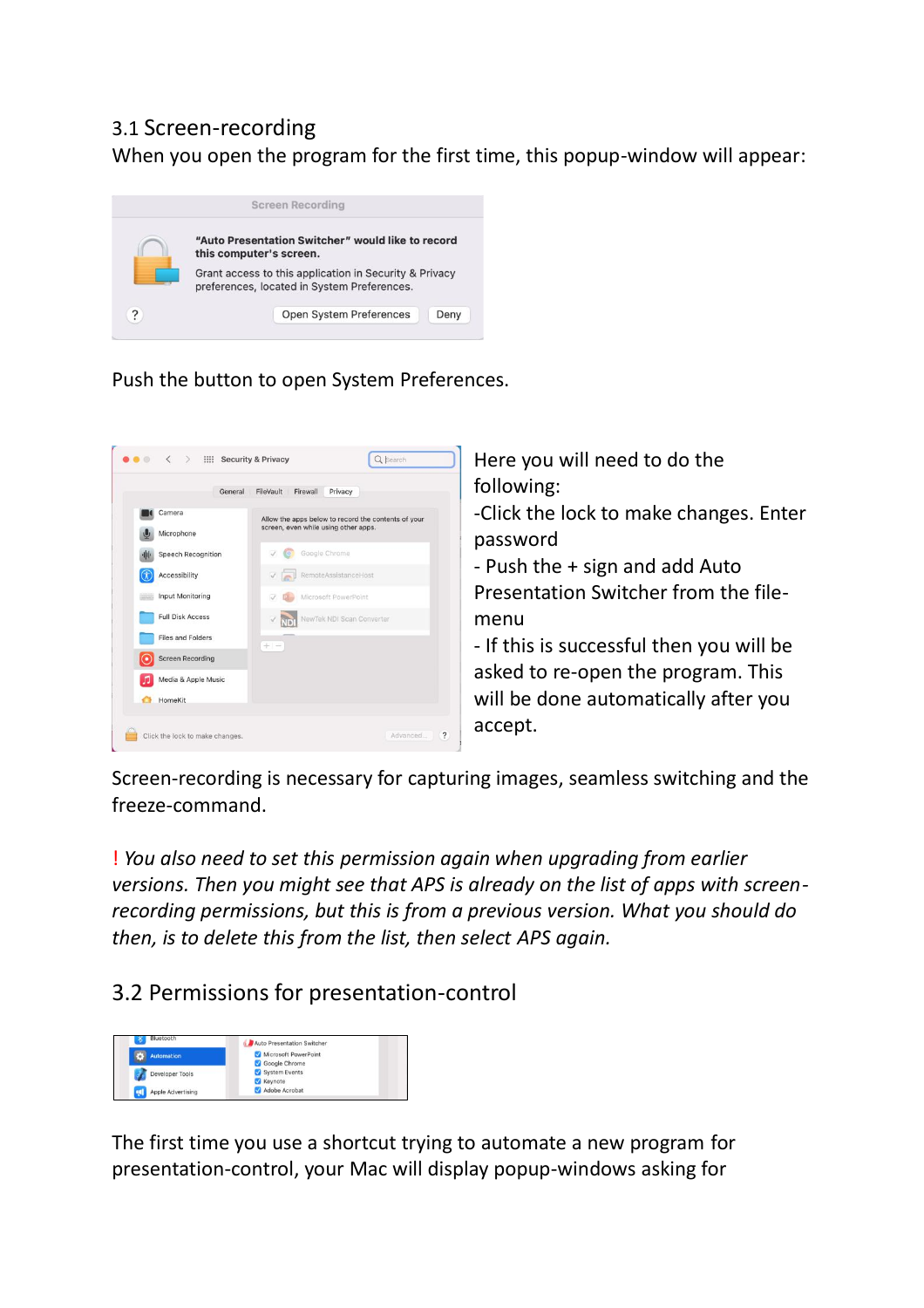permissions. Press "allow" in order to use the shortcuts. There are three types of permissions that your Mac will ask for:

#### Automation

APS Mac relies on the ability to control operations in other programs.

#### Files and folders

APS Mac wants to access files on your Mac. If you choose to give APS Mac "full disc access", you will let APS Mac access all files on your computer without asking for permission first.

#### Accessibility

This needs to be enabled in order for our app to press keystrokes in other programs.

#### Changing permissions manually

If you push "don't allow" on any of these popup-windows, you can always change these permissions later.

Go to:

System preferences- Security & Privacy- Privacy.

Find the permissions on "Files and folders", "Automation" and "Accessibility." Make sure that all boxes are checked next to or below Auto Presentation Switcher.

Please note that this program will not work properly with guest-user login.

### 4 Control presentations

#### 4.1 Preparing presentations

1. Put the presentations you want to display in one folder. Leave all other files outside this folder, or put them in a sub-folder.

2. Rename the filenames of the presentations so that they are sorted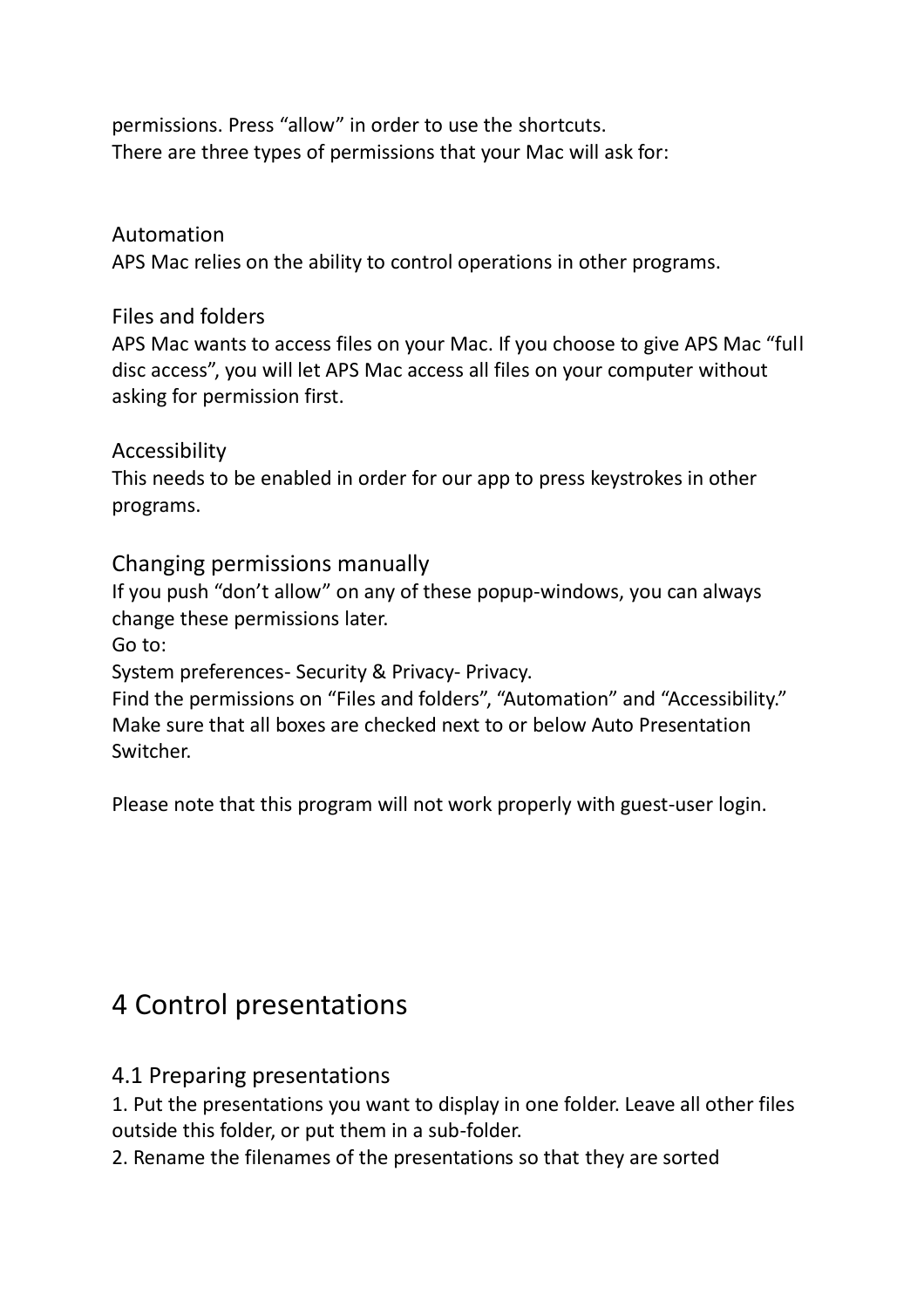alphabetically or numerically in the order they will be displayed. We use the same sorting as in Finder when sorting by "Name".

Example:

| Name                     | $\wedge$ Size |        | Kind                  |
|--------------------------|---------------|--------|-----------------------|
| $-1$ John                | ల             | 307 KB | Kevnote               |
| $\equiv$ 2 Laura.pptx    | Ø             |        | 33 KB PowerPn (.pptx) |
| $\equiv$ 3 Mohammad.pptx | Ø             |        | 33 KB PowerPn (.pptx) |
| 4 Vladimir<br>$\epsilon$ | Ø             | 323 KB | Keynote               |

#### Or you could use the time of the day:

| Name                                        | Size |        | Kind                  |
|---------------------------------------------|------|--------|-----------------------|
| 0930 John                                   |      |        | 307 KB Keynote        |
| 1000 Laura.pptx<br>$\overline{\phantom{a}}$ |      |        | 33 KB PowerPn (.pptx) |
| 1030 Mohammad.pptx<br><b>International</b>  |      |        | 33 KB PowerPn (.pptx) |
| 1100 Vladimir                               |      | 323 KB | Kevnote               |

Tip: To confirm that your sorting is correct, push the "name" button in Finder until files are sorted from lowest to highest. This same sorting will be used for APS.

#### 4.2 Window-focus

The commands for presentation-control always work with the file that has «window-focus» in your Mac. The displayed presentation in "window-focus" when spacebar or right-arrow advances to the next slide in that presentation. This means that if you accidentally mouse-click on another program while the presentation is shown, these shortcuts won't work. (but neither will the regular presentation-clicker)

#### 4.3 Displaying presentations

Open the first file you want to display. Command + uparrow will put this in fullscreen, or you can use the method provided by the presentation-program.

4.4 Switching between presentations

When in fullscreen there are 3 new shortcuts available: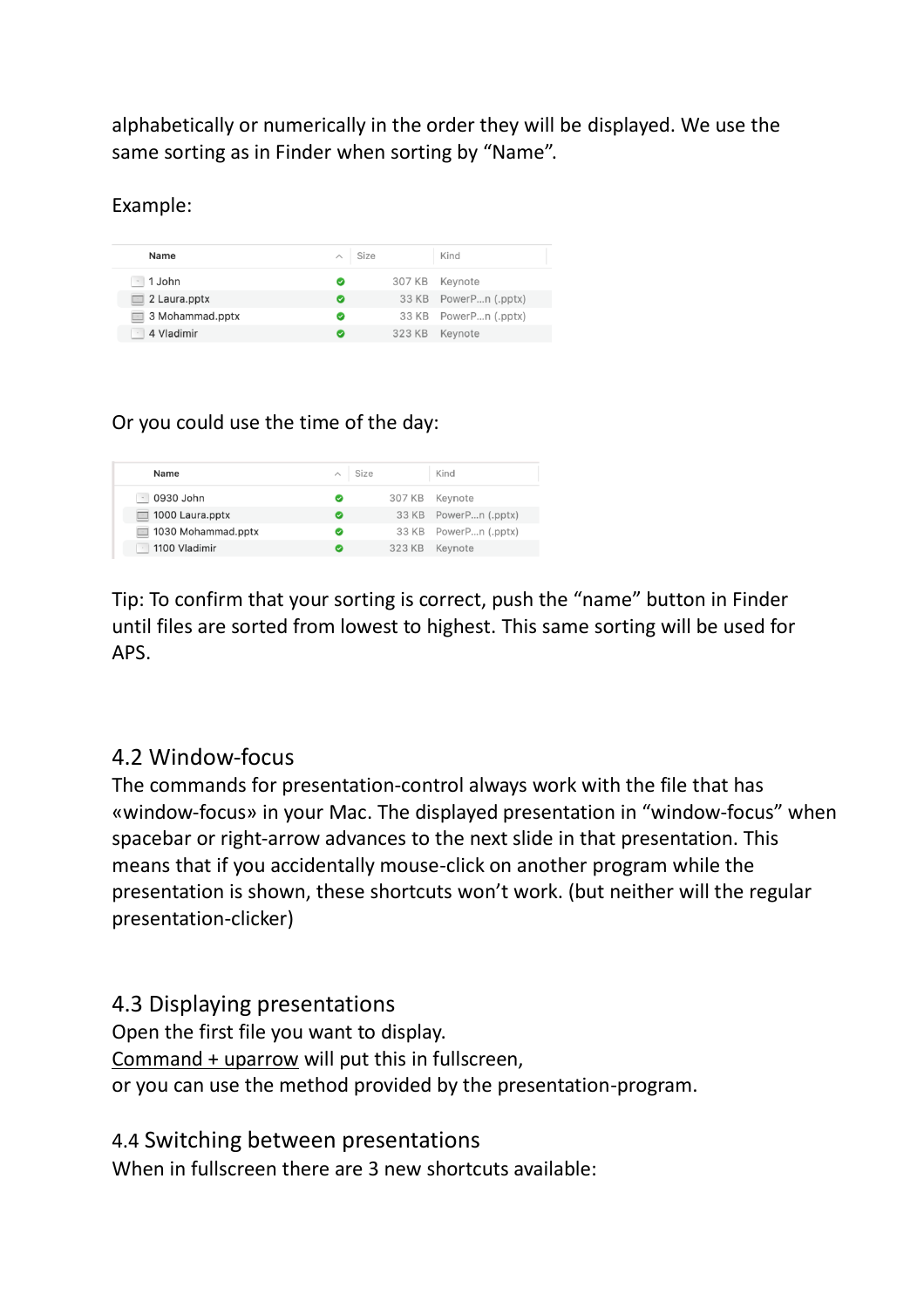Command + right arrow will close the current presentation, then open and display the next presentation. If presentation is the last in the folder, the presentation will close only.

Command + leftarrow will close the current presentation, then open and display the previous presentation. If presentation is the first in folder. the presentation will close only.

Command + downarrow will close the current presentation and open the next presentation (without putting it in fullscreen)

#### 4.5 Closing presentations

Command + option + uparrow will close all controllable presentation-files except the one currently displayed. It will only work if:

- Powerpoint or Keynote files are in slideshow-mode(fullscreen) or PDF-files are displayed.

Exceptions:

- Google Chrome files are never closed using this shortcut.

- If another opened file has the same filename as the one currently displayed, this file will not be closed. In this case these files will always be in different folders.

## 5 Display images (*New in v.2!)* 5.1 Main presenter screen

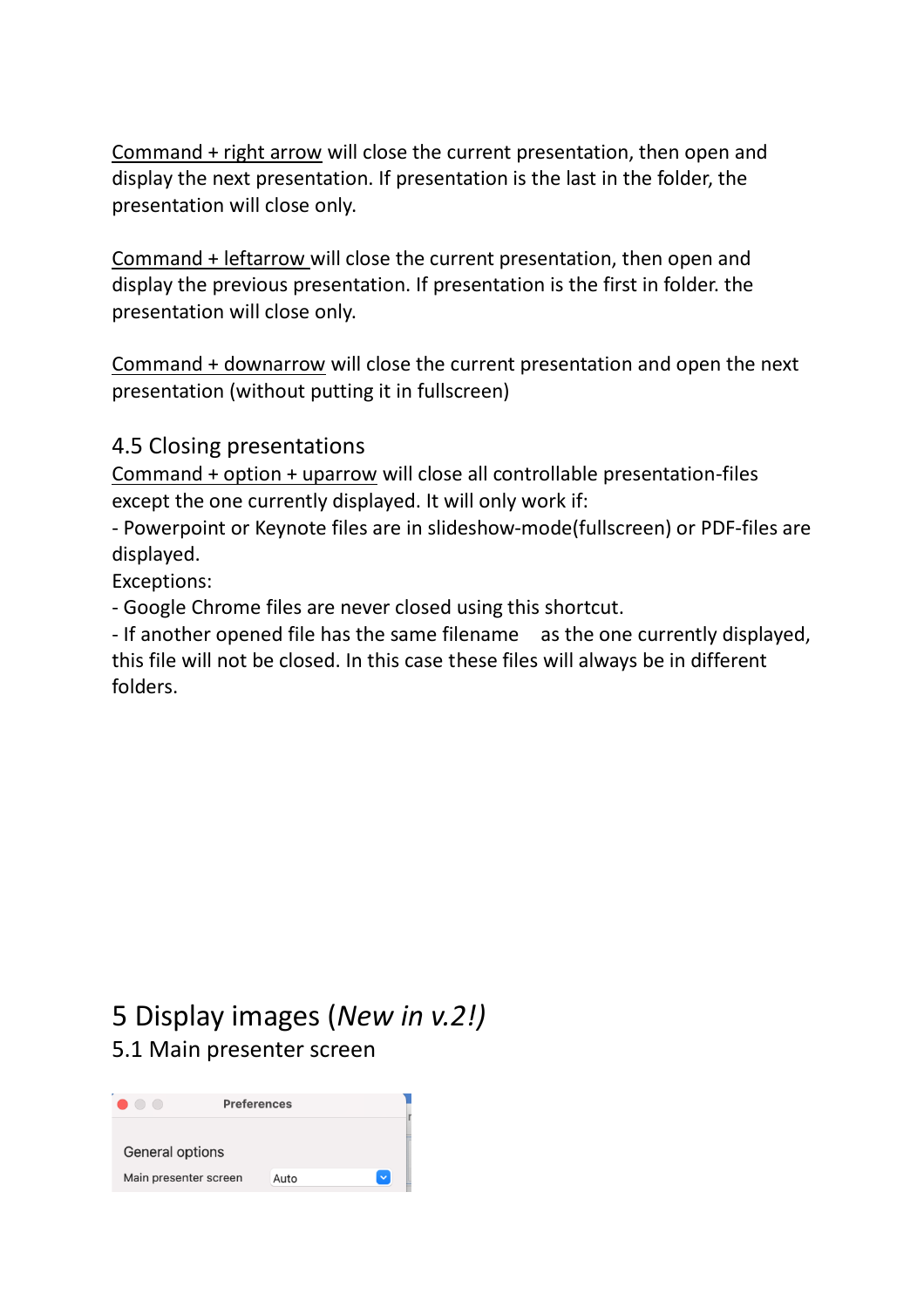Before displaying images you should make sure that the images are displayed in the correct monitor. This can be done from the Main Presenter Screen in the main options menu. The default option is "auto". With this option, when two or more screens are connected, the main presenter screen is never the primary screen. (thus, if you use two monitors and only want to display what is on the external monitor, then you don't need to change this option) You can also choose manually between any of the connected screens.

#### $\bullet$   $\bullet$ **Still Images** ≜ G ▓ ▦  $\bullet$  $\mathbf{M}$ Test **Blackout** Freeze ω  $\blacklozenge$ **About Auto Presentation Switcher** another picture.png Image 1 User Guide  $\times$  $\ominus$ Fo ⋤ ≜ **Still Images** Image 2 screenshot Preferences... ₩,  $\ominus$  $\Box$ ≜  $\times$ Fo<sup>-</sup> Activation... ポ. third picture.png Image 3 **Quit Auto Presentation Switcher** ≜  $\times$  $\ominus$ Fo<sup>-</sup> ⋤ Export

5.2 Still-images menu

The menu for still-images is found in the top menu-bar. From this menu you can display premade images and screenshots. The buttons are explained below



Blackout Display black screen

Freeze Take a screenshot of the Main Presenter Screen and display that as an image

Image 1-10

There are 10 user-configurable images that can be displayed. They can be set in 2 different ways: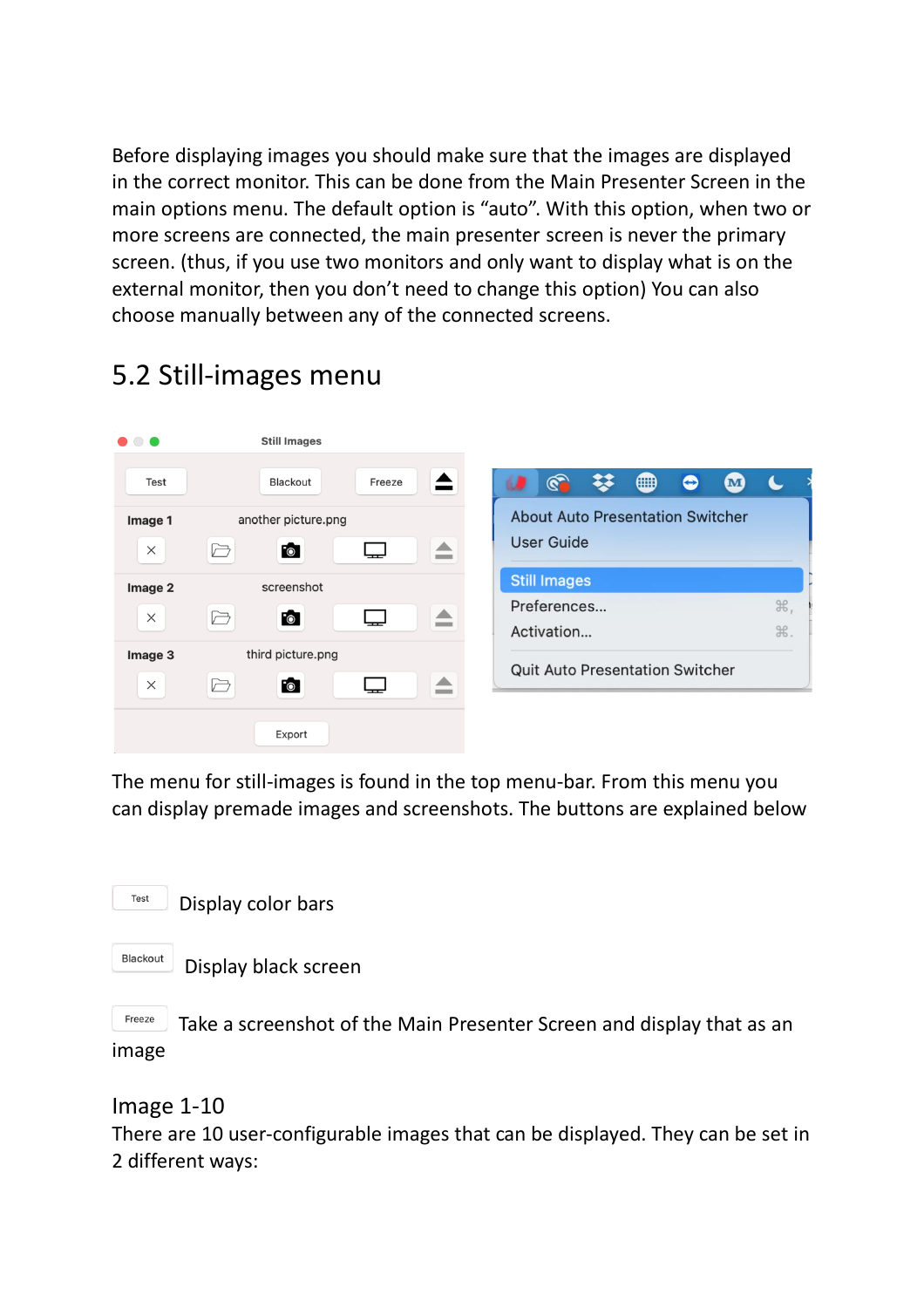$\Box$  Load image from file. This button also works with drag and drop.

Take a screenshot of the Main Presenter Screen and load this as the selected image

These options will override what was previously selected. To delete the selection press  $\boxtimes$ 

#### Other buttons:

Display the selected image. When displayed the button will lit red.  $\Box$ 

 $\triangle$  Eject the image so that no APS-image is displayed. You can push any of these buttons to perform the same command

! Note the difference between this button and delete: "Eject" will not delete the image from the harddrive.

Export Export images 1-10 in folder you choose on your Mac

5.23 Keyboard-shortcuts for still-images

Ctrl + shift + 1 or 2: Display image 1 or 2

Ctrl + shift + 3 or 4: Take screenshot and load this as image 1 or 2

Ctrl + shift + 3: Display test-image

Ctrl + shift + 4: Display black image

Ctrl + shift + esc: Eject images

# 6 Preferences

The preferences-menu can be accessed from the top menu-bar when the app is opened.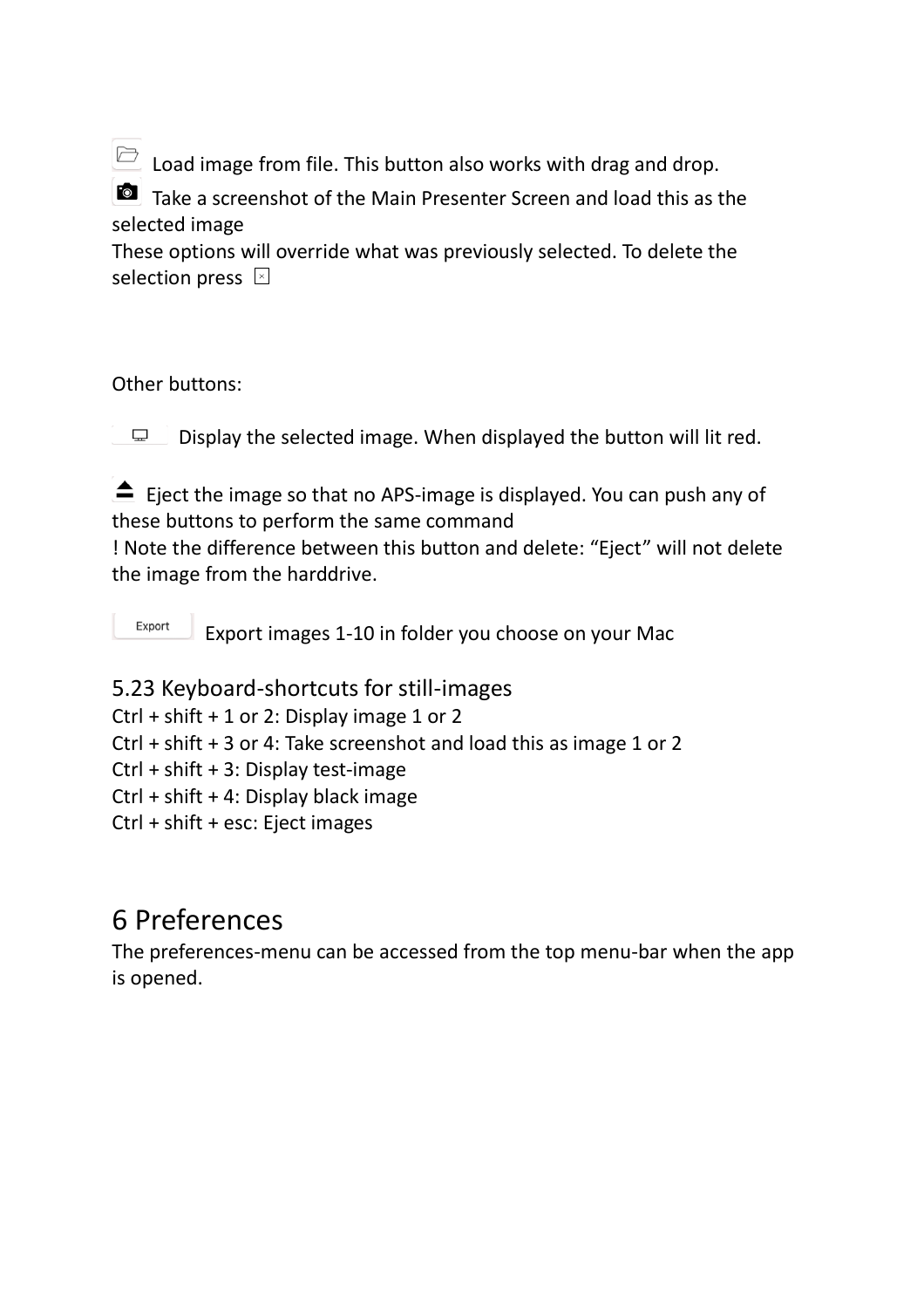

### 6.1 General options

#### Main Presenter Screen

This sets the screen when:

- displaying PDF-files using APS-methods

- using seamless switching. The seamless switching method will only work on the screen selected here.

- displaying images

The Auto setting automatically sets the extended screen as the main. In most cases people use the extended screen to display presentations, and in those cases the auto-setting will work fine. If more than two screens is connected to your Mac, it is necessary to choose this screen manually instead.

! This option does not change the screen where Powerpoint and Keynote presentations are displayed. This can be changed from their own preference menus.

#### Seamless Switching

With this option on, switching between Powerpoint and Keynote presentations will look like cut-transition between slides. (works with ppt-ppt, ppt-keynote, keynote-ppt and keynote-keynote)

The way this method works, is that a screenshot of the current slide is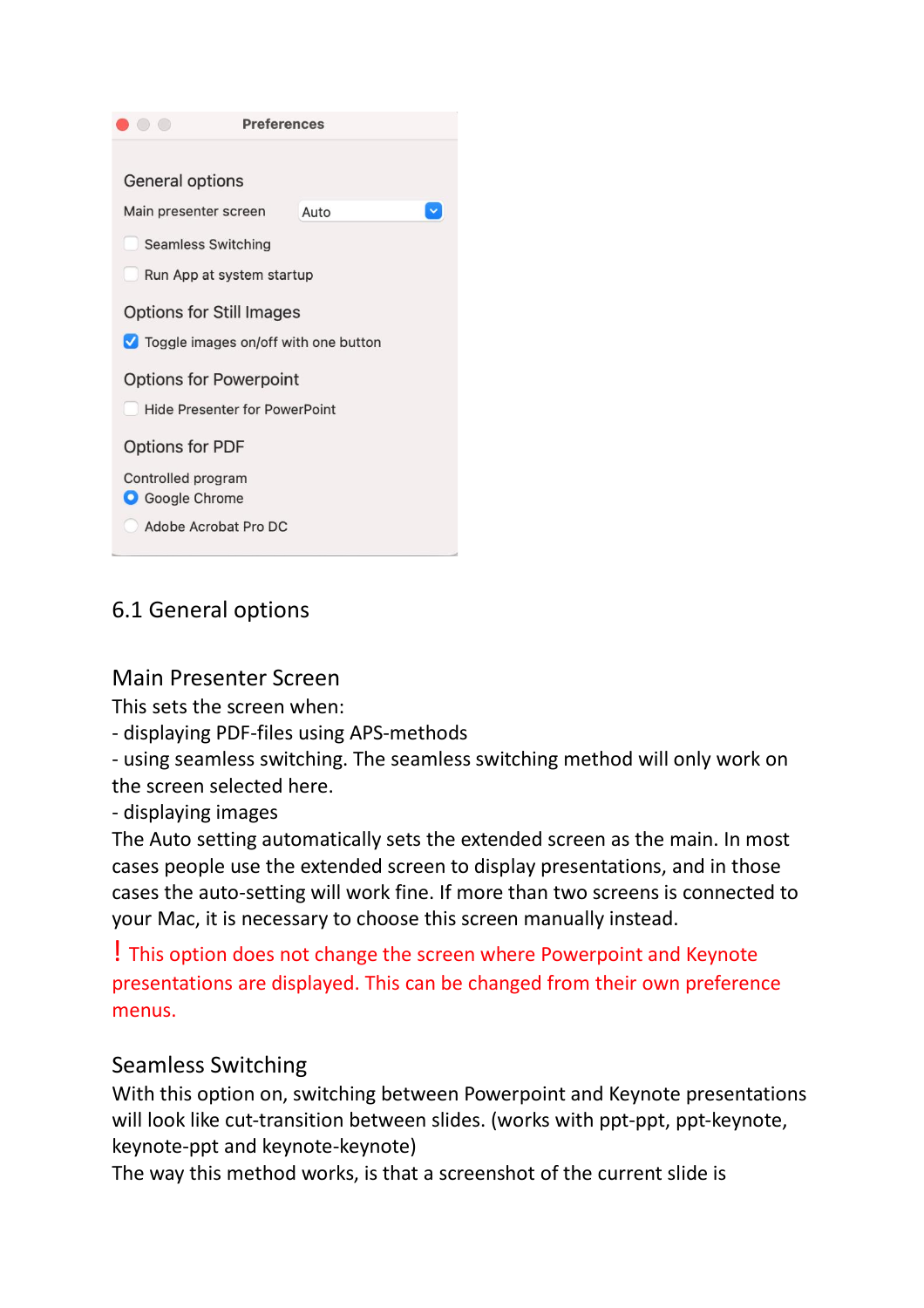displayed while the transition is taking place

#### Run App at system startup

Enable this option to always start the program when logging in to you account. By default this option is turned off.

#### 6.2 Options for still images

Toggle images on/off with one button

When activated the same button and command can be used to turn on and off the image.

#### 6.3 Options for Powerpoint

Hide presenter

For Powerpoint we have one user-setting. This option decides whether or not presenter-view will be used when more than one screen is connected. It only applies when using our commands.

! Please be aware that this option bypasses the similar option in the Powerpoint menu. This means that the setting in the Powerpoint preferences menu, "Always start presenter with two displays", does not apply when using APS-shortcuts to display presentations. Secondly, the settings in the APS-menu does not apply when using regular powerpoint-methods to put files in slideshow-mode

#### 6.4 Options for PDF

Controlled program There are two applications that this program can use to control PDF-files: Google Chrome and Adobe Acrobat DC.

If both applications are installed on your Mac, you must choose one of them.

Please note that Adobe Acrobat DC is the paid version of Acrobat. APS PC is not compatible with Adobe Reader

#### 7 Working with PDF

#### 7.1 Set the default pdf-program for Mac

When using PDF, we strongly recommend setting the controlled program to be the default program to open PDFs on your Mac. This will ensure that you always use the shortcuts with the controlled program. To do this follow these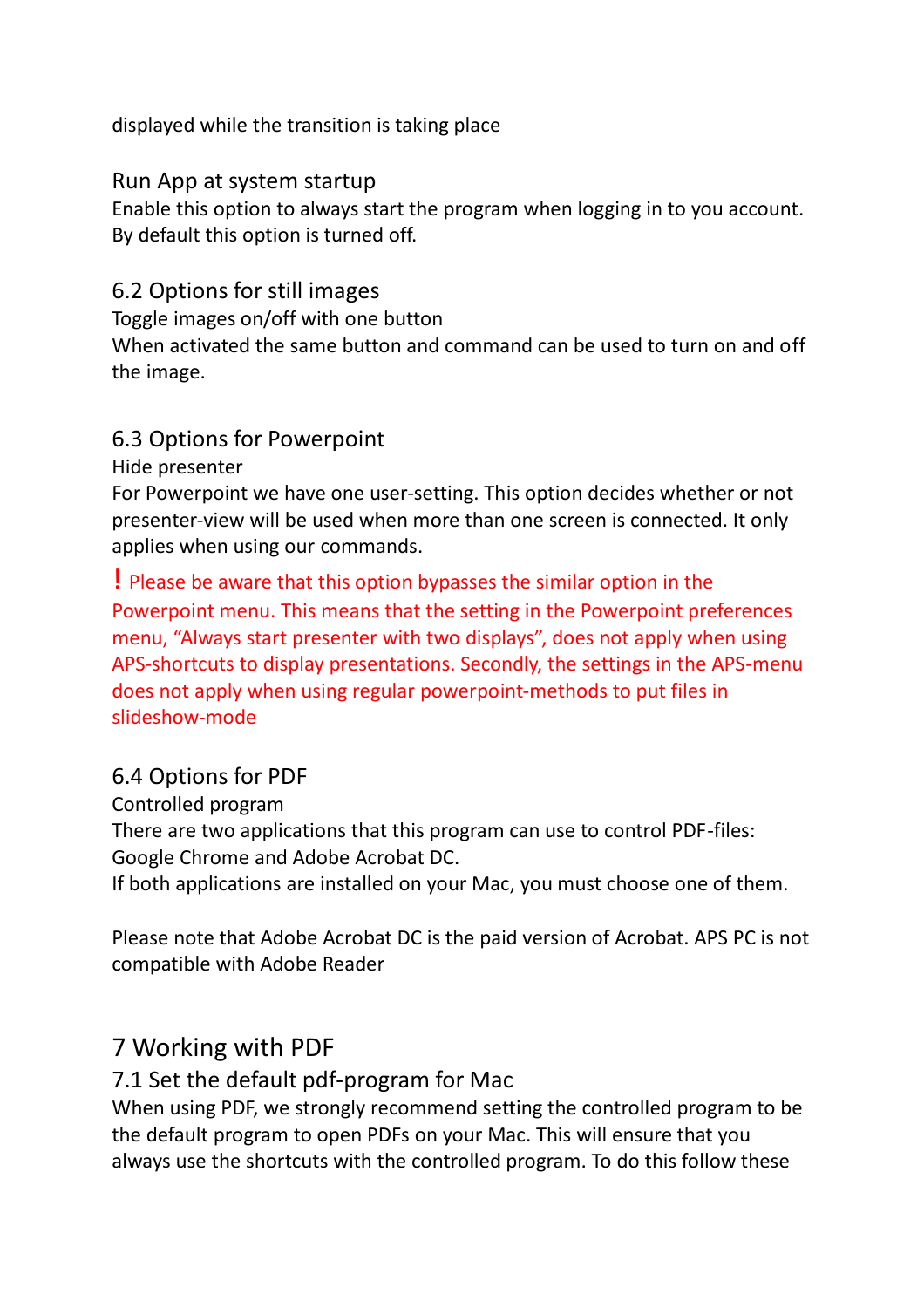steps: On any PDF on you Mac, right click and choose "Get info". Choose "Open with" to the controlled program. Push "Change All"

#### 7.2 Preparations when using Google Chrome

1. Install Google Chrome

2. To display pdf-files properly in fullscreen, we rely on an extension called PDF.js. The extension can be found here:

[https://chrome.google.com/webstore/detail/pdf-](https://chrome.google.com/webstore/detail/pdf-viewer/oemmndcbldboiebfnladdacbdfmadadm?hl=en)

[viewer/oemmndcbldboiebfnladdacbdfmadadm?hl=en](https://chrome.google.com/webstore/detail/pdf-viewer/oemmndcbldboiebfnladdacbdfmadadm?hl=en)

Use Chrome to open this link. Push installer-link top right corner on the webpage.

Then go to this page using Google Chrome:

<chrome://extensions/?id=oemmndcbldboiebfnladdacbdfmadadm> Put a check before "Allow access to file URLs". This will allow the pluginextension to be used with the local files on your Mac.

#### 8 External control

It is possible to trigger our commands using external boxes and devices. There are two types of methods you can use:

#### 8.1 Keyboard-extenders

You can set up keypads and presentation-clickers to perform the keyboardshortcuts that trigger our commands. Then you can have dedicated buttons to perform the shortcuts using command as key-modifier.

#### 8.2 Network-commands and Companion software

APS has an tcp-ip server that listens for network-commands. It is possible to trigger all our actions using these commands.

By using Companion software with Elgato Stream Deck keypads, this connection can be set up in an easy way.

```
In the Companion-user interface you can find our module for APS under our 
company "PresentationTools". If APS is running on the same network as 
Companion, you will be able to connect to our software.
```
More information about Companion can be found here:

[www.bitfocus.io](http://www.bitfocus.io/)

8.3 Manual TCP/IP control